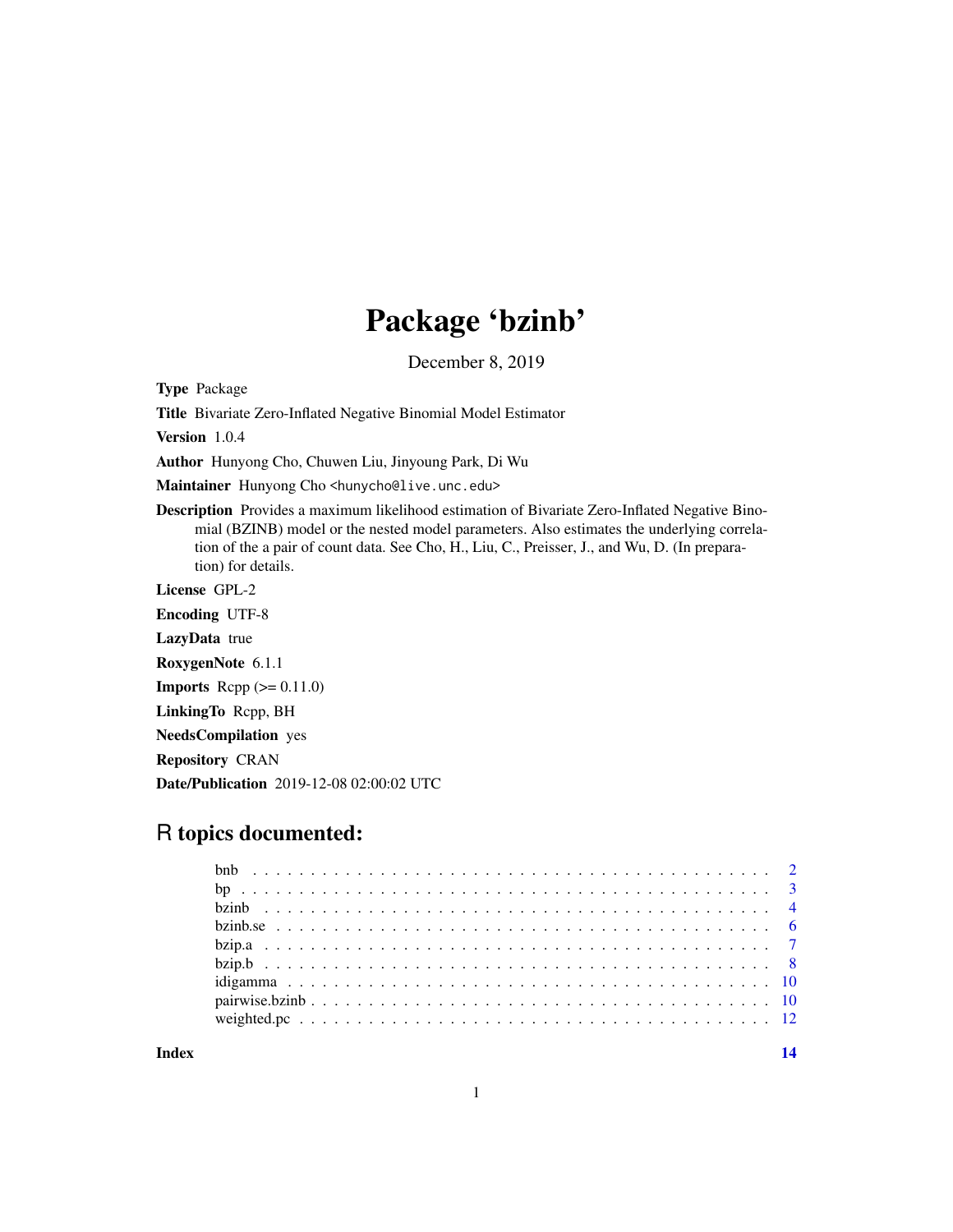#### <span id="page-1-0"></span>Description

random generation (rbnb), maximum likelihood estimation (bnb), and log-likelihood. (lik.bnb) for the bivariate negative binomial distribution with parameters equal to  $(a0, a1, a2, b1, b2)$ .

#### Usage

```
lik.bnb(xvec, yvec, a0, a1, a2, b1, b2, param = NULL)
rbnb(n, a0, a1, a2, b1, b2, param = NULL)
```
 $bnb(xvec, yvec, em = TRUE, tol = 1e-08, maxiter = 50000,$  $vcov = TRUE$ , initial = NULL, showFlag = FALSE)

### Arguments

| xvec, yvec | a pair of bnb random vectors, nonnegative integer vectors. If not integers, they<br>will be rounded to the nearest integers.             |
|------------|------------------------------------------------------------------------------------------------------------------------------------------|
| a0, a1, a2 | shape parameters of the latent gamma variables, must be positive.                                                                        |
| b1, b2     | scale parameters for the latent gamma variables. must be positive.                                                                       |
| param      | a vector of parameters $((a0, a1, a2, b1, b2))$ . Either param or individual param-<br>eters $(a0, a1, a2, b1, b2)$ need to be provided. |
| n          | number of observations.                                                                                                                  |
| em         | if TRUE in bnb, EM algorithm is applied. Otherwise, direct opitmation is used.                                                           |
|            | tol, maxiter, vcov, initial, showFlag                                                                                                    |
|            | optional arguments applied only when em is TRUE in bnb.                                                                                  |

#### Value

- rbnb gives a pair of random vectors following BNB distribution.
- bnb gives the maximum likelihood estimates of a BNB pair. Standard error and covariance matrix are provided when em is TRUE.
- lik.bnb gives the log-likelihood of a set of parameters for a BNB pair.

#### Author(s)

Hunyong Cho, Chuwen Liu, Jinyoung Park, and Di Wu

#### References

Cho, H., Liu, C., Preisser, J., and Wu, D. (In preparation), "A bivariate zero-inflated negative binomial model for identifying underlying dependence"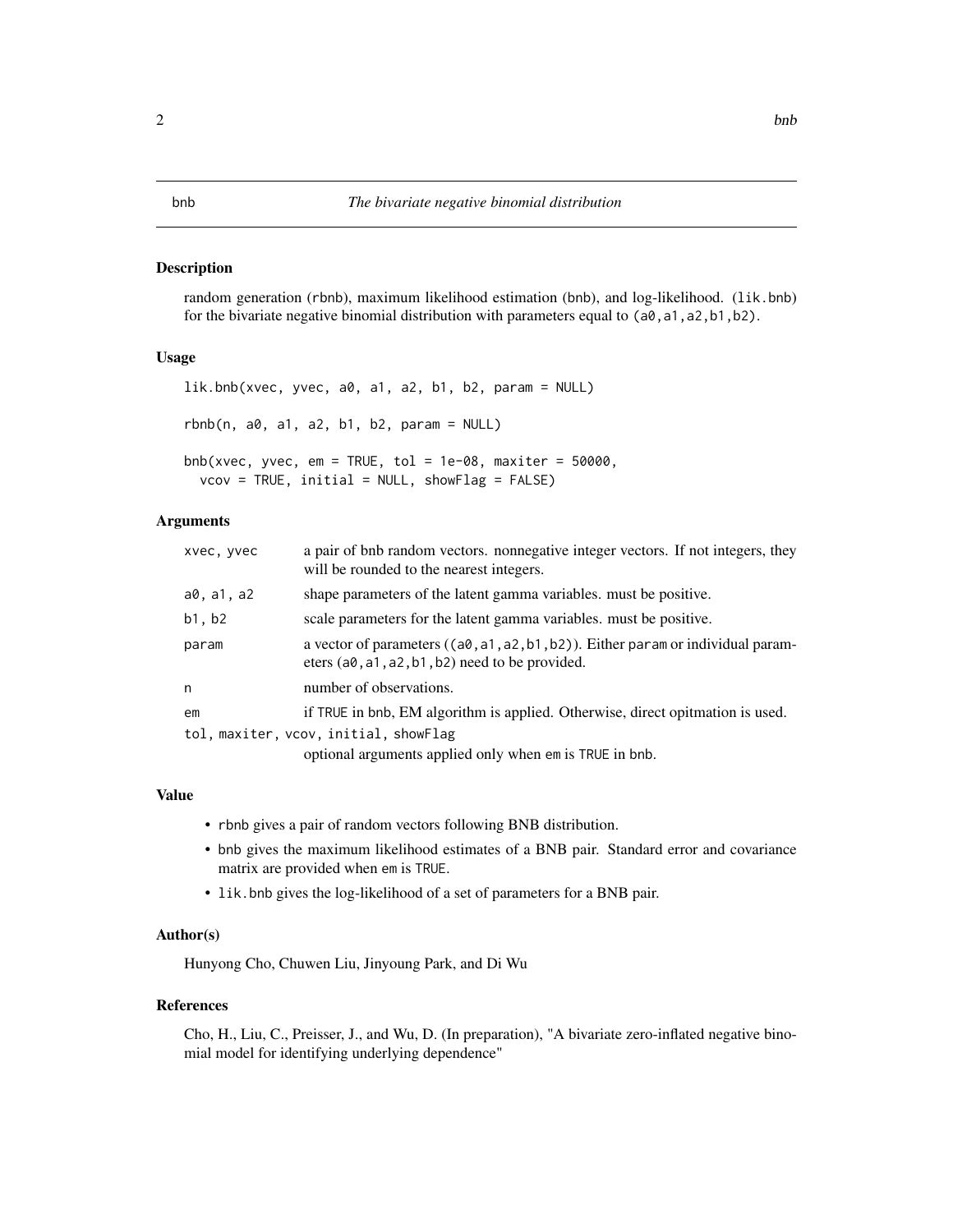#### Examples

```
# generating a pair of random vectors
set.seed(1)
data1 <- rbnb(n = 100, a0 = 2, a1 = 1, a2 = 1,b1 = 1, b2 = 1)lik.bnb(xvec = data1[, 1], yvec = data1[, 2],
         a0 = 1, a1 = 1, a2 = 1, b1 = 1, b2 = 1)
bnb(xvec = data1[,1], yvec = data1[,2], showFlag = FALSE)
```
bp *The bivariate poisson distribution*

#### Description

random generation (rbp), maximum likelihood estimation (bp), and log-likelihood. (lik.bp) for the bivariate Poisson distribution with parameters equal to  $(m0, m1, m2)$ .

#### Usage

```
lik.bp(xvec, yvec, m0, m1, m2, param = NULL)
rbp(n, m0, m1, m2, param = NULL)bp(xvec, yvec, tol = 1e-06)
```
#### Arguments

| xvec, yvec    | a pair of bp random vectors. nonnegative integer vectors. If not integers, they<br>will be rounded to the nearest integers.  |
|---------------|------------------------------------------------------------------------------------------------------------------------------|
| $m0$ , m1, m2 | mean parameters of the Poisson variables. They must be positive.                                                             |
| param         | a vector of parameters ( $(m\theta, m1, m2)$ ). Either param or individual parameters<br>$(m0, m1, m2)$ need to be provided. |
| n             | number of observations.                                                                                                      |
| tol           | tolerance for judging convergence. $tol = 1e-8$ by default.                                                                  |

#### Value

- rbp gives a pair of random vectors following BP distribution.
- bp gives the maximum likelihood estimates of a BP pair.
- lik.bp gives the log-likelihood of a set of parameters for a BP pair.

#### Author(s)

Hunyong Cho, Chuwen Liu, Jinyoung Park, and Di Wu

<span id="page-2-0"></span> $bp$  3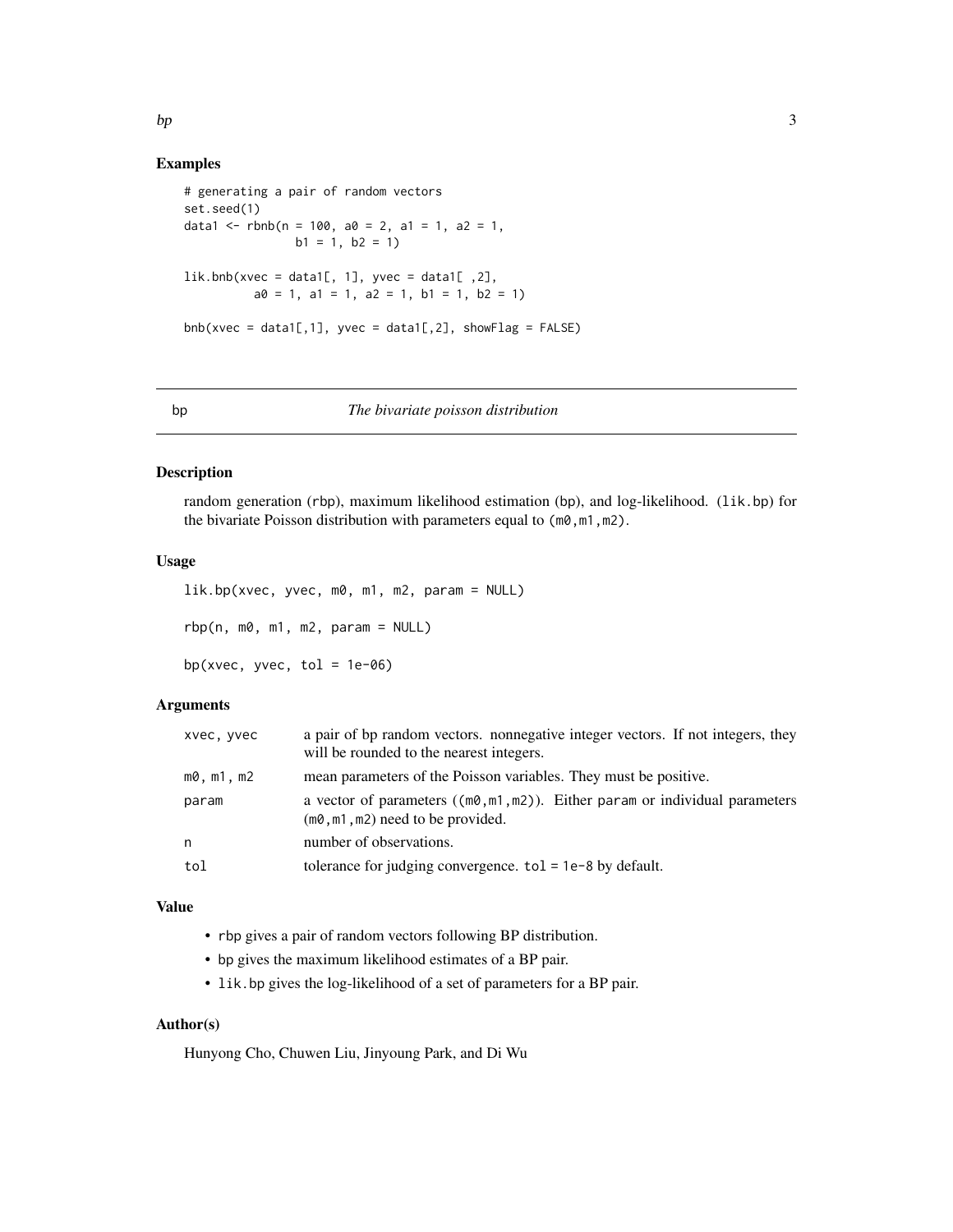#### <span id="page-3-0"></span>References

Cho, H., Liu, C., Preisser, J., and Wu, D. (In preparation), "A bivariate zero-inflated negative binomial model for identifying underlying dependence"

Kocherlakota, S. & Kocherlakota, K. (1992). Bivariate Discrete Distributions. New York: Marcel Dekker.

#### Examples

```
# generating a pair of random vectors
set.seed(1)
data1 <- rbp(n = 20, m0 = 1, m1 = 1, m2 = 1)lik.bp(xvec = data1[, 1], yvec = data1[, 2],
         m0 = 1, m1 = 1, m2 = 1)
bp(xvec = data1[,1], yvec = data1[,2])
```
<span id="page-3-1"></span>

bzinb *The bivariate zero-inflated negative binomial distribution*

#### Description

random generation (rbzinb), maximum likelihood estimation (bzinb), and log-likelihood. (lik.bzinb) for the bivariate zero-inflated negative binomial distribution with parameters equal to (a0, a1, a2, b1, b2, p1, p2, p3, p4).

#### Usage

```
lik.bzinb(xvec, yvec, a0, a1, a2, b1, b2, p1, p2, p3, p4, param = NULL)
rbzinb(n, a0, a1, a2, b1, b2, p1, p2, p3, p4, param = NULL)
bzinb(xvec, yvec, initial = NULL, tol = 1e-08, maxiter = 50000,
  showFlag = FALSE, vcov = FALSE)
```
#### Arguments

| xvec, yvec     | a pair of bzinb random vectors. nonnegative integer vectors. If not integers, they<br>will be rounded to the nearest integers.                                                                                                                                                                                                                                           |
|----------------|--------------------------------------------------------------------------------------------------------------------------------------------------------------------------------------------------------------------------------------------------------------------------------------------------------------------------------------------------------------------------|
| a0, a1, a2     | shape parameters of the latent gamma variables. They must be positive.                                                                                                                                                                                                                                                                                                   |
| b1, b2         | scale parameters for the latent gamma variables. They must be positive.                                                                                                                                                                                                                                                                                                  |
| p1, p2, p3, p4 | proportions summing up to 1 $(p1 + p2 + p3 + p4 = 1)$ . p1 is the probability of<br>both latent Poisson variables being observed. p2 is the probability of only the<br>first Poisson variables being observed. p3 is the probability of only the sec-<br>ond Poisson variables being observed, and p4 is the probability of both Poisson<br>variables being dropped out. |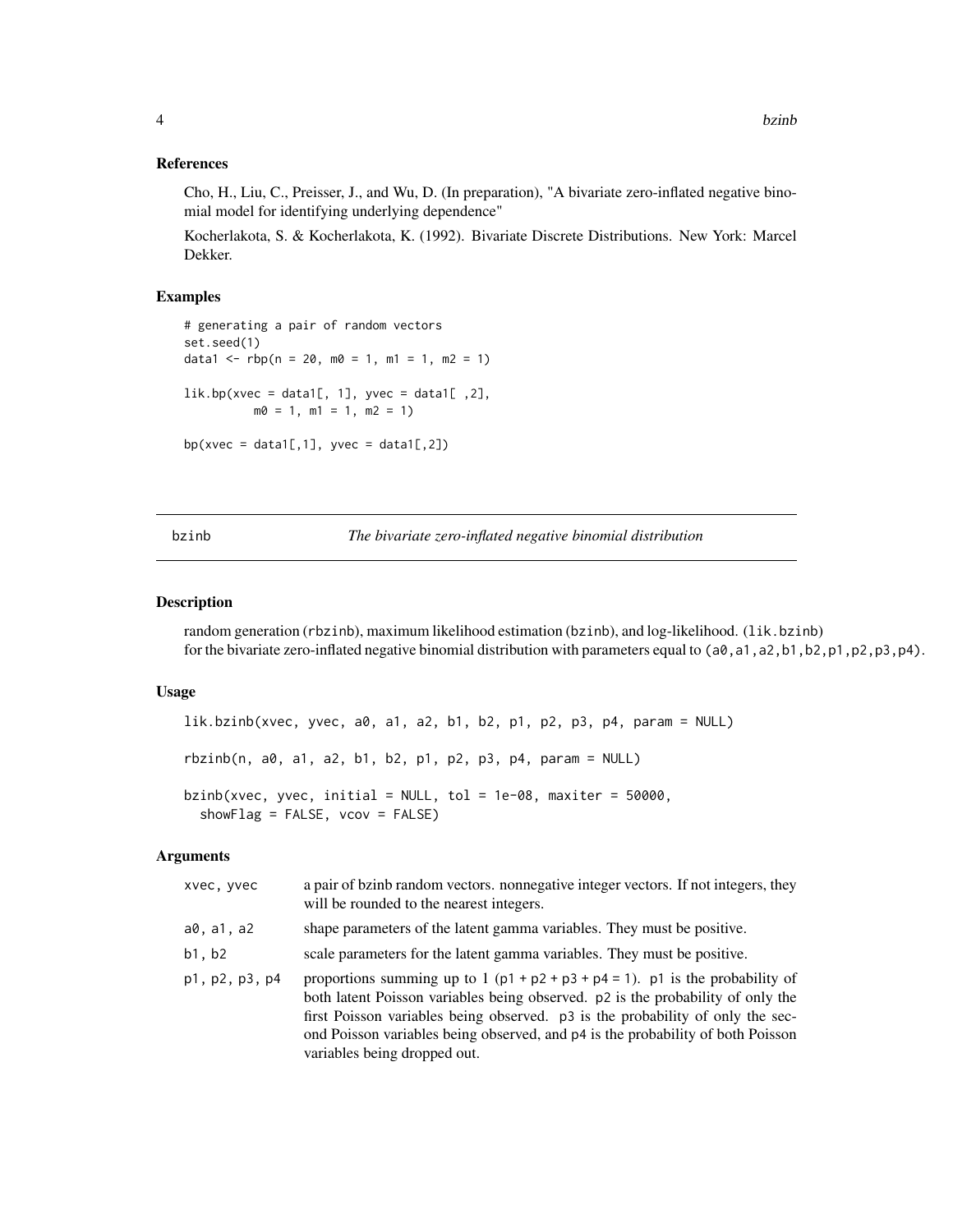#### bzinb 5

| param       | a vector of parameters $((a0, a1, a2, b1, b2, p1, p2, p3, p4))$ . Either param or<br>individual parameters (a0, a1, a2, b1, b2, p1, p2, p3, p4) need to be provided.                             |
|-------------|--------------------------------------------------------------------------------------------------------------------------------------------------------------------------------------------------|
| n           | number of observations.                                                                                                                                                                          |
| initial     | starting value of param for EM algorithm, a vector of nine values.                                                                                                                               |
| tol         | tolerance for judging convergence. $tol = 1e-8$ by default.                                                                                                                                      |
| maxiter     | maximum number of iterations allowed. tol = 50000 by default.                                                                                                                                    |
| showFlag    | if TRUE, the updated parameter estimates for each iteration are printed out. If<br>a positive integer, the updated parameter estimates for iterations greater than<br>show Flag are printed out. |
| <b>VCOV</b> | if TRUE, the variance-covariance matrix and information matrix are returned.                                                                                                                     |

#### Details

EM theoretically guarantees higher likelihood at each iteration than that of previous iterations. See Dempster, Laird, and Rubin (1977). This guarantee comes with an assumption that there is no numerical error in conditional likelihood maximization at each iteration. Small errors can cause decreasing likelihood especially when the iterations reach the point of convergence. Due to this technical error, the EM continues after it reaches the maximum likelihood point (up to 100 iterations). However, the final estimate being returned is the parameter values at the maximum likelihood.

#### Value

- rbzinb gives a pair of random vectors following BZINB distribution.
- bzinb gives the maximum likelihood estimates of a BZINB pair.
	- rho estimate and standard error of the underlying correlation ( $\rho$ ) and  $(logit(\rho))$
	- coefficients estimate and standard error of the BZINB parameters
	- lik log-likelihood of the maximum likelihood estimate
	- iter total number of iterations
	- info information matrix. Provided when vcov is TRUE.
	- vcov variance-covariance matrix. Provided when vcov is TRUE.
- lik.bzinb gives the log-likelihood of a set of parameters for a BZINB pair.

#### Author(s)

Hunyong Cho, Chuwen Liu, Jinyoung Park, and Di Wu

#### References

Cho, H., Preisser, J., Liu, C., and Wu, D. (In preparation), "A bivariate zero-inflated negative binomial model for identifying underlying dependence"

Dempster, A. P., Laird, N. M., & Rubin, D. B. (1977). Maximum likelihood from incomplete data via the EM algorithm. Journal of the Royal Statistical Society: Series B (Methodological), 39(1), 1-22.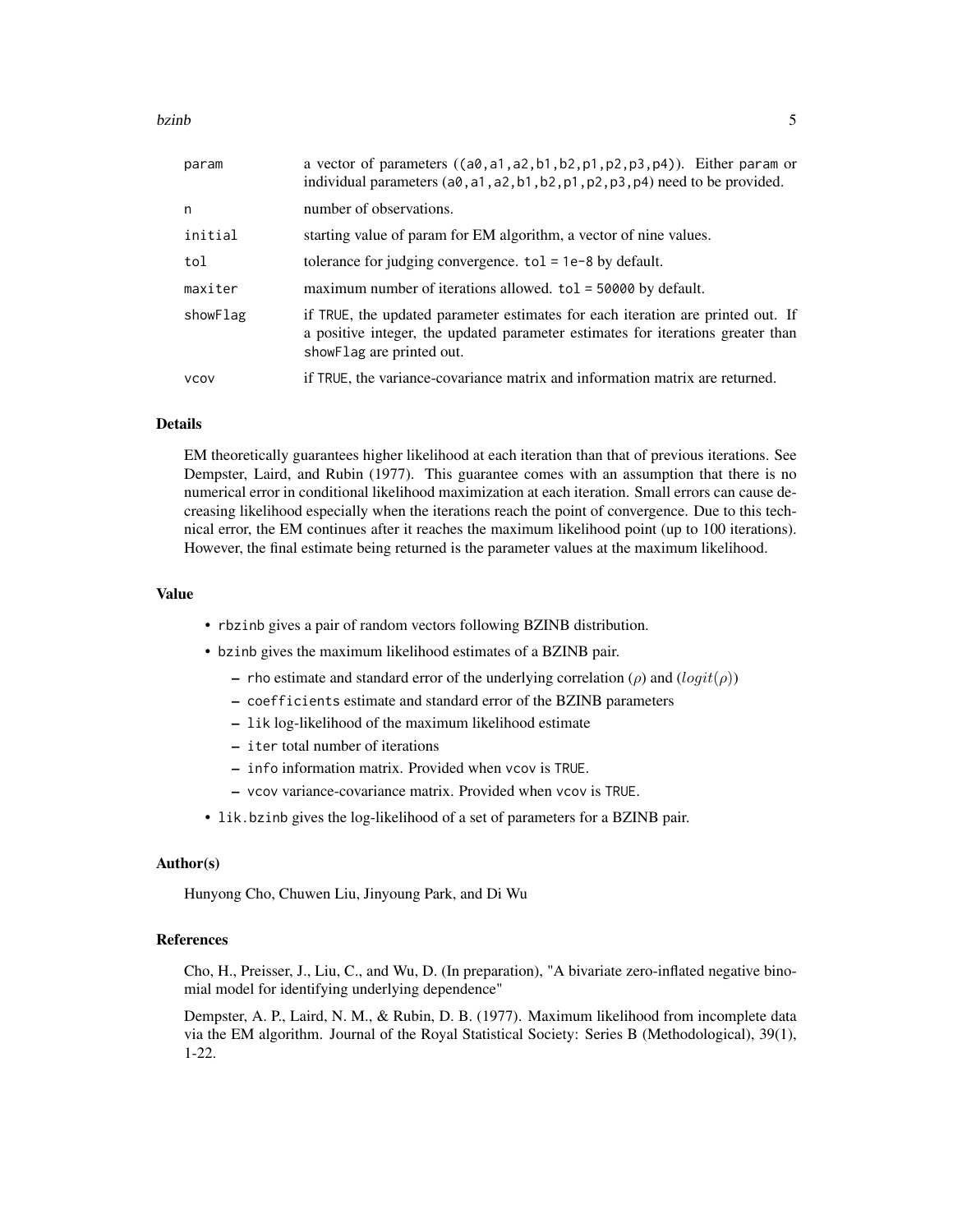#### <span id="page-5-0"></span>Examples

```
# generating a pair of random vectors
set.seed(2)
data1 <- rbzinb(n = 100, a0 = 2, a1 = 1, a2 = 1,b1 = 1, b2 = 1, p1 = 0.5, p2 = 0.2,
               p3 = 0.2, p4 = 0.1lik.bzinb(xvec = data1[, 1], yvec = data1[, 2],
         a0 = 1, a1 = 1, a2 = 1, b1 = 1, b2 = 1,
         p1 = 0.5, p2 = 0.2, p3 = 0.2, p4 = 0.1bzinb(xvec = data1[,1], yvec = data1[,2], showFlag = FALSE)
```

| bzinb.se | The bivariate zero-inflated negative binomial distribution - Standard |
|----------|-----------------------------------------------------------------------|
|          | error estimation                                                      |

#### Description

Standard errors of the BZINB distribution parameter estimates are calculated based on maximum likelihood estimation. If param is NULL, the parameters are first estimated by bzinb function.

#### Usage

```
bzinb.se(xvec, yvec, a0, a1, a2, b1, b2, p1, p2, p3, p4, param = NULL,
  ...)
```
#### Arguments

| xvec, yvec     | a pair of bzinb random vectors. nonnegative integer vectors. If not integers, they<br>will be rounded to the nearest integers.                                                                                                                                                                                                                                              |
|----------------|-----------------------------------------------------------------------------------------------------------------------------------------------------------------------------------------------------------------------------------------------------------------------------------------------------------------------------------------------------------------------------|
| a0, a1, a2     | shape parameters of the latent gamma variables. They must be positive.                                                                                                                                                                                                                                                                                                      |
| b1, b2         | scale parameters for the latent gamma variables. They must be positive.                                                                                                                                                                                                                                                                                                     |
| p1, p2, p3, p4 | proportions summing up to 1 ( $p1 + p2 + p3 + p4 = 1$ ). p1 is the probability of<br>both latent Poisson variables being observed. p2 is the probability of only the<br>first Poisson variables being observed. p3 is the probability of only the sec-<br>ond Poisson variables being observed, and $p4$ is the probability of both Poisson<br>variables being dropped out. |
| param          | a vector of parameters $((a\emptyset, a1, a2, b1, b2, p1, p2, p3, p4))$ . See bzinb for more<br>detail.                                                                                                                                                                                                                                                                     |
| $\ddotsc$      | Other arguments passed on to bzinb function, when param is NULL.                                                                                                                                                                                                                                                                                                            |
|                |                                                                                                                                                                                                                                                                                                                                                                             |

#### Value

Standard error of rho, logit.rho, a0, a1, a2, b1, b2, p1, p2, p3, and p4 estimates, variance-covariance matrix (vcov) and information matrix. See [bzinb](#page-3-1) for more detail. iter is NA, if the param is given.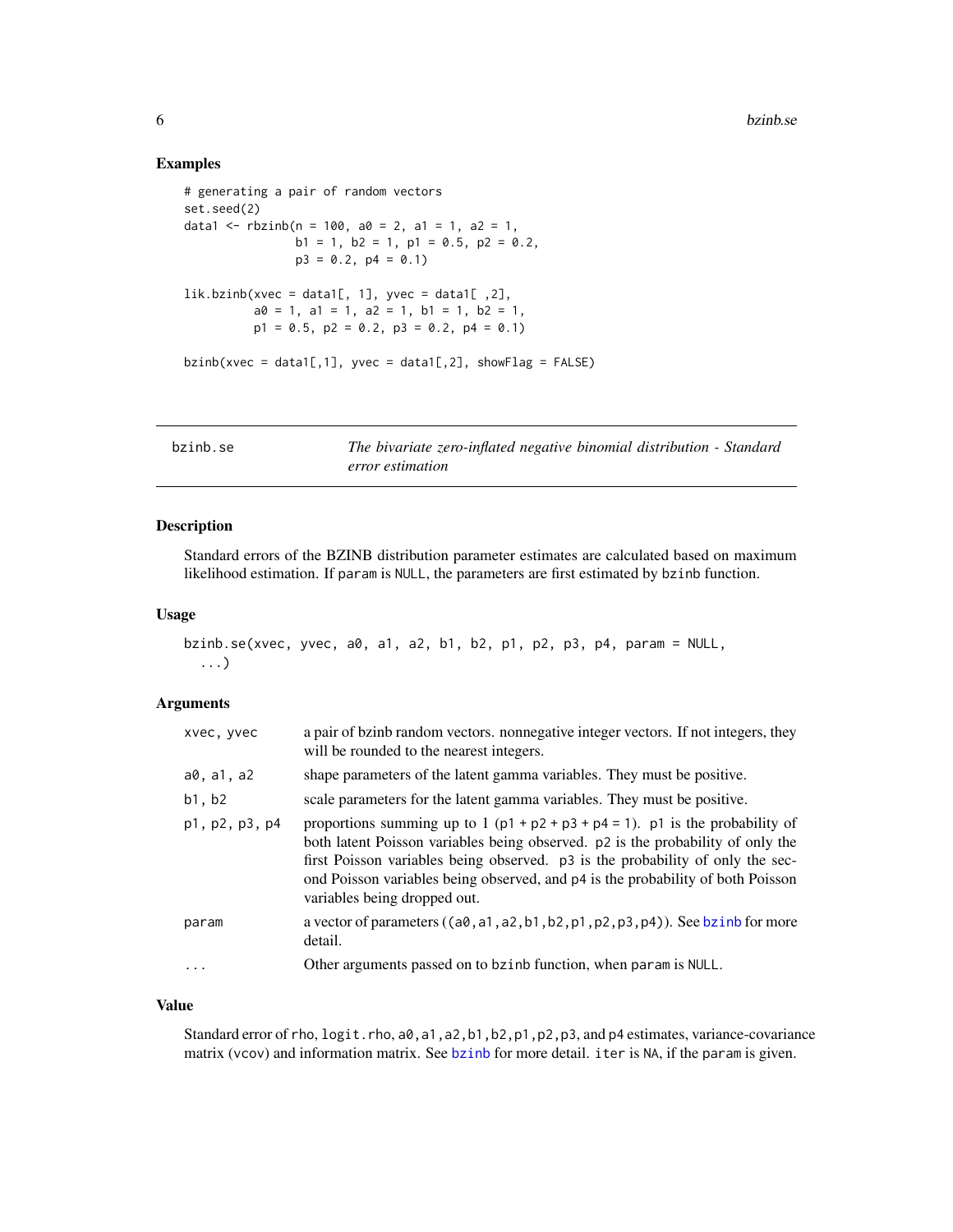#### <span id="page-6-0"></span>bzip.a 7

#### Author(s)

Hunyong Cho, Chuwen Liu, Jinyoung Park, and Di Wu

#### References

Cho, H., Liu, C., Preisser, J., and Wu, D. (In preparation), "A bivariate zero-inflated negative binomial model for identifying underlying dependence"

#### Examples

```
set.seed(1)
data1 <- rbzinb(n = 20, a0 = 1, a1 = 1, a2 = 1,b1 = 1, b2 = 1, p1 = 0.5, p2 = 0.2,
                p3 = 0.2, p4 = 0.1)
bzinb.se(xvec = data1[,1], yvec = data1[,2],
        param = c(5.5, 0.017, 0.017, 0.33, 0.36,
                  0.53, 0.30, 0.08, 0.09))
```
bzip.a *The bivariate zero-inflated Poisson distribution (A)*

#### Description

random generation (rbzip.a), maximum likelihood estimation (bzip.a), and log-likelihood. (lik.bzip.a) for the bivariate zero-inflated Poisson (A) distribution with parameters equal to  $(m0, m1, m2, p)$ .

#### Usage

```
lik.bzip.a(xvec, yvec, m0, m1, m2, p, param = NULL)
rbzip.a(n, m0, m1, m2, p, param = NULL)
bzip.a(xvec, yvec, tol = 1e-06, initial = NULL, showFlag = FALSE)
```
#### Arguments

| xvec, yvec    | a pair of BZIP (A) random vectors. nonnegative integer vectors. If not integers,<br>they will be rounded to the nearest integers.         |
|---------------|-------------------------------------------------------------------------------------------------------------------------------------------|
| $m0$ , m1, m2 | mean parameters of the Poisson variables. must be positive.                                                                               |
| p             | zero-inflation probability                                                                                                                |
| param         | a vector of parameters $((m\theta, m1, m2, p))$ . Either param or individual parameters<br>$(m\emptyset, m1, m2, p)$ need to be provided. |
| n             | number of observations.                                                                                                                   |
| tol           | tolerance for judging convergence. $tol = 1e-8$ by default.                                                                               |
| initial       | starting value of param for EM algorithm, a vector of nine values.                                                                        |
|               |                                                                                                                                           |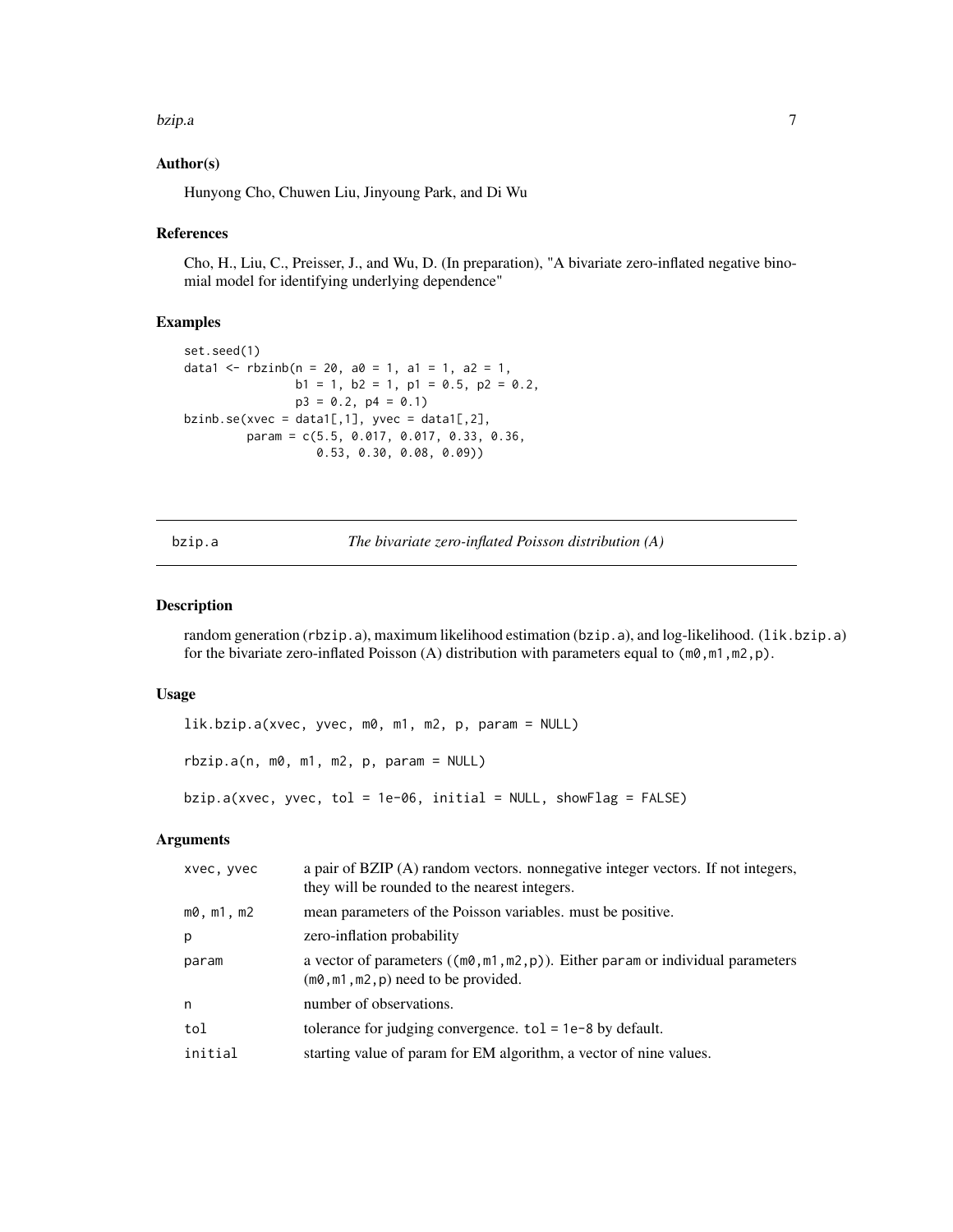<span id="page-7-0"></span>

| showFlag | if TRUE, the updated parameter estimates for each iteration are printed out. If |
|----------|---------------------------------------------------------------------------------|
|          | a positive integer, the updated parameter estimates for iterations greater than |
|          | show Flag are printed out.                                                      |

#### Value

- rbzip.a gives a pair of random vectors following BZIP (A) distribution.
- bzip.a gives the maximum likelihood estimates of a BZIP (A) pair.
- lik.bzip.a gives the log-likelihood of a set of parameters for a BZIP (A) pair.

#### Author(s)

Hunyong Cho, Chuwen Liu, Jinyoung Park, and Di Wu

#### References

Cho, H., Liu, C., Preisser, J., and Wu, D. (In preparation), "A bivariate zero-inflated negative binomial model for identifying underlying dependence"

Li, C. S., Lu, J. C., Park, J., Kim, K., Brinkley, P. A., & Peterson, J. P. (1999). Multivariate zeroinflated Poisson models and their applications. Technometrics, 41, 29-38.

#### Examples

```
# generating a pair of random vectors
set.seed(1)
data1 <- rbzip.a(n = 20, m0 = 1, m1 = 1, m2 = 1, p = 0.5)
lik.bzip.a(xvec = data1[, 1], yvec = data1[, 2],
         m0 = 1, m1 = 1, m2 = 1, p = 0.5)
```
bzip.a(xvec = data1[,1], yvec = data1[,2], showFlag = FALSE)

bzip.b *The bivariate zero-inflated Poisson distribution (B)*

#### Description

random generation (rbzip.b), maximum likelihood estimation (bzip.b), and log-likelihood. (lik.bzip.b) for the bivariate zero-inflated Poisson (B) distribution with parameters equal to  $(m\theta, m1, m2, p1, p2, p3, p4)$ .

#### Usage

```
lik.bzip.b(xvec, yvec, m0, m1, m2, p1, p2, p3, p4, param = NULL)
rbzip.b(n, m0, m1, m2, p1, p2, p3, p4, param = NULL)bzip.b(xvec, yvec, tol = 1e-06, initial = NULL, showFlag = FALSE,
 maxiter = 200
```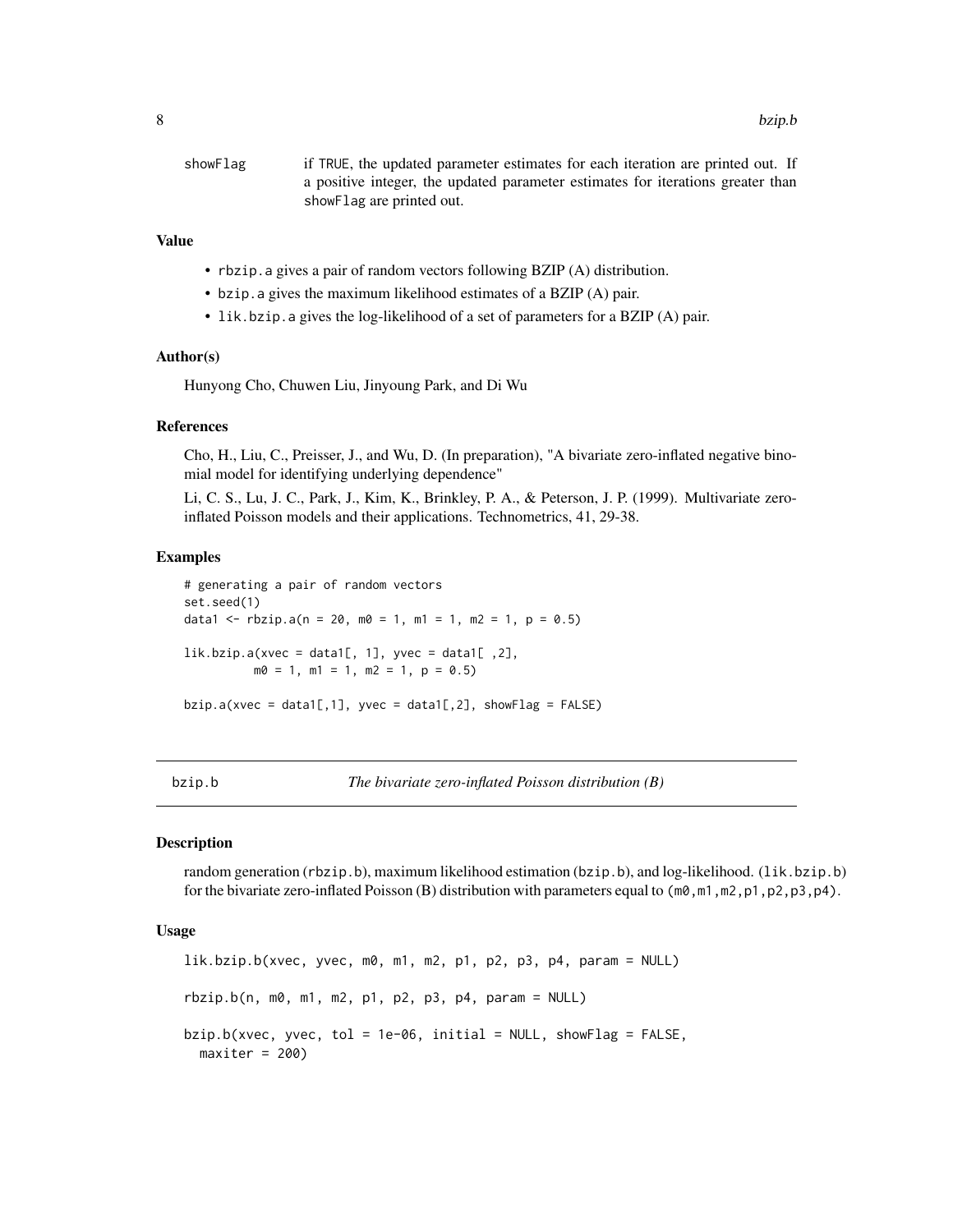#### bzip.b 9

#### Arguments

| xvec, yvec         | a pair of BZIP (B) random vectors. nonnegative integer vectors. If not integers,<br>they will be rounded to the nearest integers.                                                                                                                                                                                                                                         |
|--------------------|---------------------------------------------------------------------------------------------------------------------------------------------------------------------------------------------------------------------------------------------------------------------------------------------------------------------------------------------------------------------------|
| $m0$ , $m1$ , $m2$ | mean parameters of the Poisson variables. must be positive.                                                                                                                                                                                                                                                                                                               |
| p1, p2, p3, p4     | proportions summing up to 1 ( $p1 + p2 + p3 + p4 = 1$ ). p1 is the probability of<br>both latent Poisson variables being observed. p2 is the probability of only the<br>first Poisson variables being observed. p3 is the probability of only the sec-<br>ond Poisson variables being observed, and p4 is the probability of both Poisson<br>variables being dropped out. |
| param              | a vector of parameters $((m\emptyset, m1, m2, p1, p2, p3, p4))$ . Either param or individual<br>parameters $(m\theta, m1, m2, p1, p2, p3, p4)$ need to be provided.                                                                                                                                                                                                       |
| n                  | number of observations.                                                                                                                                                                                                                                                                                                                                                   |
| tol                | tolerance for judging convergence. $tol = 1e-8$ by default.                                                                                                                                                                                                                                                                                                               |
| initial            | starting value of param for EM algorithm, a vector of nine values.                                                                                                                                                                                                                                                                                                        |
| showFlag           | if TRUE, the updated parameter estimates for each iteration are printed out. If<br>a positive integer, the updated parameter estimates for iterations greater than<br>showFlag are printed out.                                                                                                                                                                           |
| maxiter            | maximum number of iterations allowed. $tol = 50000$ by default.                                                                                                                                                                                                                                                                                                           |

#### Value

- rbzip.b gives a pair of random vectors following BZIP (B) distribution.
- bzip.b gives the maximum likelihood estimates of a BZIP (B) pair.
- lik.bzip.b gives the log-likelihood of a set of parameters for a BZIP (B) pair.

#### Author(s)

Hunyong Cho, Chuwen Liu, Jinyoung Park, and Di Wu

### References

Cho, H., Liu, C., Preisser, J., and Wu, D. (In preparation), "A bivariate zero-inflated negative binomial model for identifying underlying dependence"

#### Examples

```
# generating a pair of random vectors
set.seed(1)
data1 <- rbzip.b(n = 20, m0 = 1, m1 = 1, m2 = 1,p1 = 0.5, p2 = 0.2, p3 = 0.2, p4 = 0.1)
lik.bzip.b(xvec = data1[, 1], yvec = data1[, 2],m0 = 1, m1 = 1, m2 = 1,
         p1 = 0.5, p2 = 0.2, p3 = 0.2, p4 = 0.1)
bzip.b(xvec = data1[,1], yvec = data1[,2], showFlag = FALSE)
```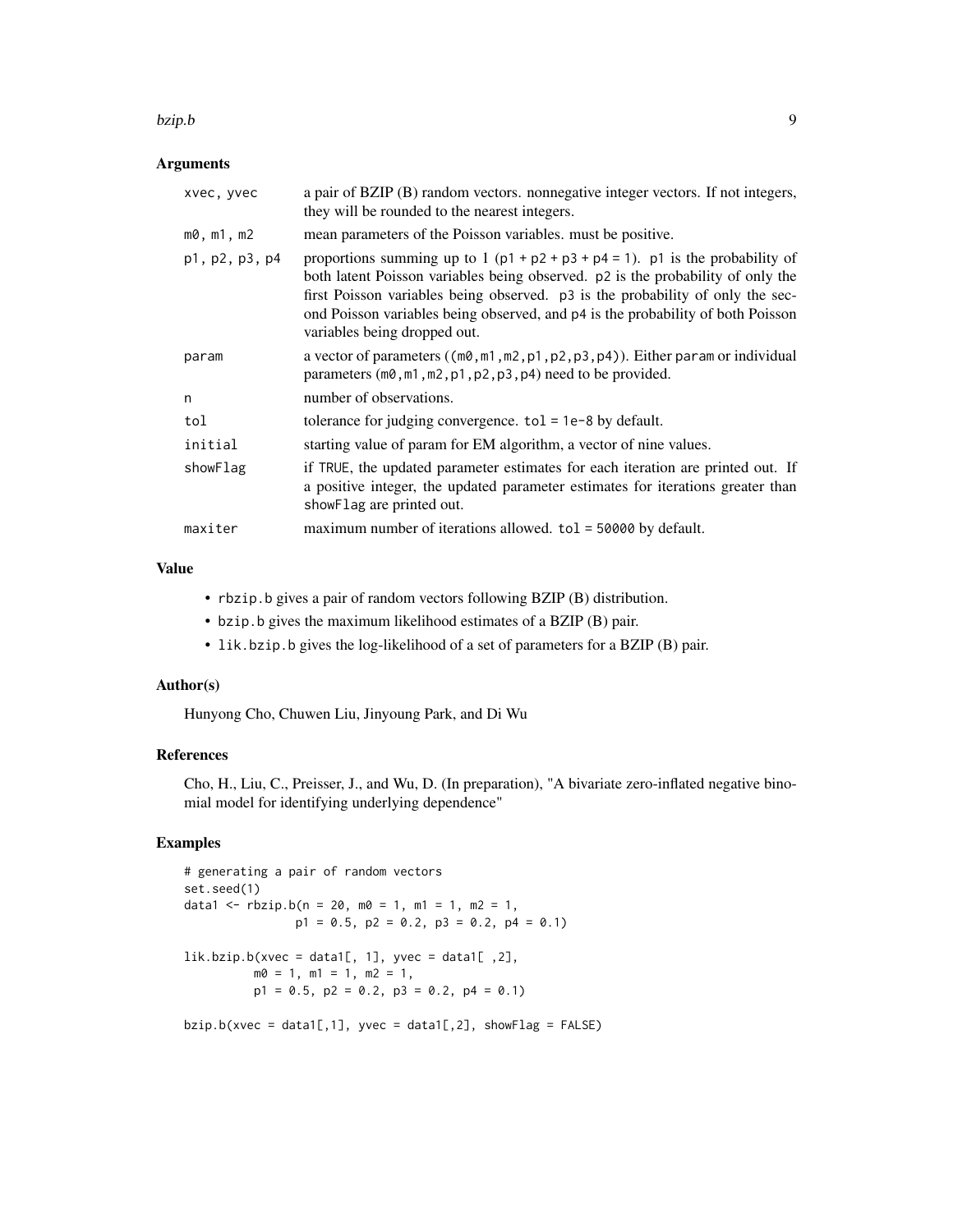<span id="page-9-0"></span>

#### Description

inverse of digamma. digamma function is the first derivative of gamma function divided by gamma function.

#### Usage

idigamma(y)

#### Arguments

y a numeric vector.

#### Author(s)

Hunyong Cho, Chuwen Liu, Jinyoung Park, and Di Wu

#### Examples

```
idigamma(2)
plot(digamma, 0.1, 3)
plot(idigamma, -10.4, 0.9)
```

| pairwise.bzinb | Pairwise underlying correlation based on bivariate zero-inflated neg- |
|----------------|-----------------------------------------------------------------------|
|                | ative binomial (BZINB) model                                          |

#### Description

For each pair of rows in the data, underlying corelation  $(\rho)$  is calculated based on bivariate zeroinflated negative binomial (BZINB) model.

#### Usage

```
pairwise.bzinb(data, nonzero.prop = TRUE, fullParam = FALSE,
  showFlag = FALSE, nsample = NULL, ...
```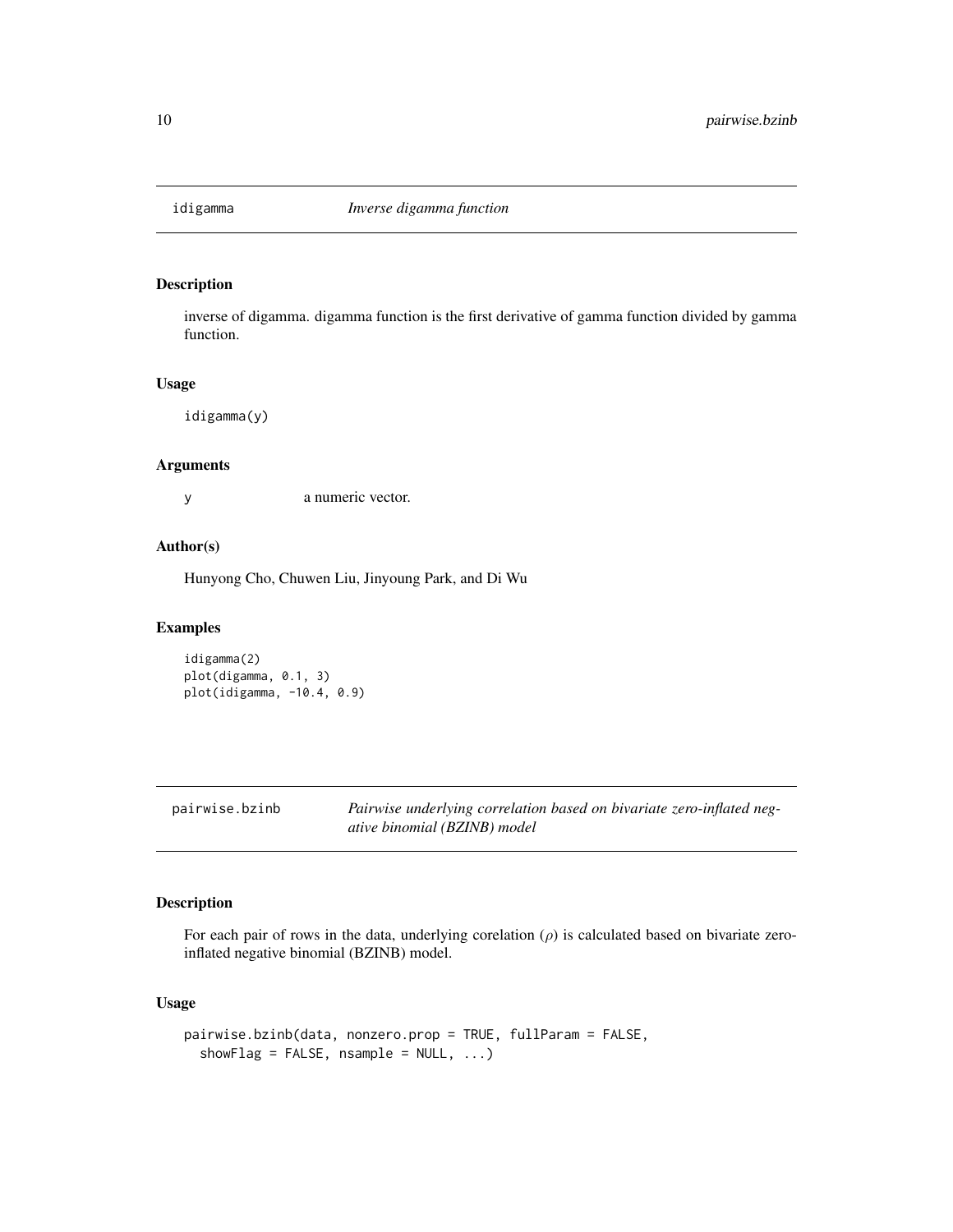#### pairwise.bzinb 11

#### **Arguments**

| data                | a matrix with nonnegative integers. rows represent the feature (or gene), and<br>columns represent the sample. If not integers, rounded to the nearest integers. |
|---------------------|------------------------------------------------------------------------------------------------------------------------------------------------------------------|
| nonzero.prop        | logical. If TRUE, proportion of nonzero for each of the pair is returned.                                                                                        |
| fullParam           | logical. If TRUE, estimates of all parameters are returned.                                                                                                      |
| showFlag            | logical. If TRUE, for each pair, the estimates are printed out.                                                                                                  |
| nsample             | positive integer. If provided, nsample random pairs will only be considered for<br>correlation. A non-integer will be rounded to the nearest integer.            |
| $\cdot \cdot \cdot$ | Other arguments passed on to bzinb function.                                                                                                                     |

#### Value

a table of pairwise underlying correlation  $(\rho)$  and related statistics.

- 1 row number of the first vector of the pair
- 2 row number of the second vector of the pair
- pair row numbers of the pair
- rho underlying correlation estimate
- se.rho standard error of the underlying correlation estimate
- nonzero.1,nonzero.2 non-zero proportion of the first and the second vector. Returned if nonzero.prop is TRUE.
- nonzero.min pairwise minimum of non-zero proportions Returned if nonzero.prop is TRUE.
- a0, a1, . . . , p4 parameter estimates
- se.a0, se.a1, ..., se. p4 standard error of the parameter estimates
- logLik log-likelihood of the maximum likelihood estimates

#### Author(s)

Hunyong Cho, Chuwen Liu, Jinyoung Park, and Di Wu

#### References

Cho, H., Liu, C., Preisser, J., and Wu, D. (In preparation), "A bivariate zero-inflated negative binomial model for identifying underlying dependence"

#### Examples

```
# generating four random vectors
set.seed(7)
data1 <- rbzinb(n = 20, a0 = 0.5, a1 = 1, a2 = 1,b1 = 1, b2 = 1, p1 = 0.5, p2 = 0.2,
               p3 = 0.2, p4 = 0.1set.seed(14)
data2 <- rbzinb(n = 20, a0 = 0.5, a1 = 1, a2 = 1,b1 = 2, b2 = 2, p1 = 0.5, p2 = 0.2,
               p3 = 0.2, p4 = 0.1)
```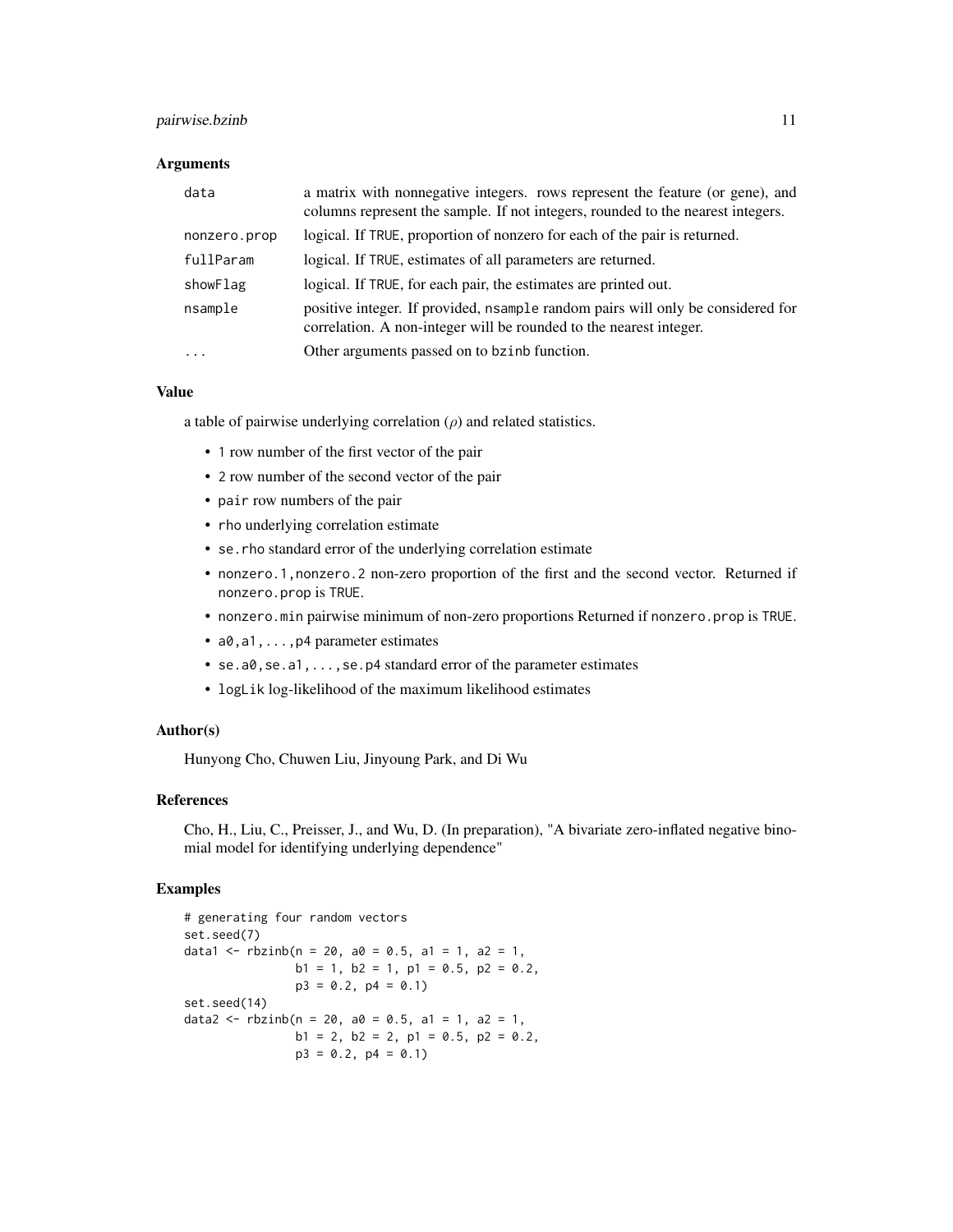```
data3 <- t(cbind(data1, data2))
# calculating all pairwise underlying correlations
## Not run: pairwise.bzinb(data3, showFlag = TRUE)
```
weighted.pc *Weighted Pearson Correlation (WPC) based on bivariate zero-inflated negative binomial (BZINB) model*

#### Description

weighted.pc calculates Pearson's correlation with less weights for pairs containing zero(s). The weights are determined by BZINB model.

#### Usage

weighted.pc(xvec, yvec, param = NULL, ...)

#### Arguments

| xvec, vvec | a pair of bzinb random vectors. nonnegative integer vectors. If not integers, they<br>will be rounded to the nearest integers.                   |
|------------|--------------------------------------------------------------------------------------------------------------------------------------------------|
| param      | a vector of parameters $((a0, a1, a2, b1, b2, p1, p2, p3, p4))$ . See bzinb for de-<br>tails. If param is null, it will be estimated by bzinb(). |
| $\ddotsc$  | optional arguments used passed to bzinb, when param is null.                                                                                     |

#### Value

weighted Pearson correlation (WPC) estimate

#### Author(s)

Hunyong Cho, Chuwen Liu, Jinyoung Park, and Di Wu

#### References

Cho, H., Preisser, J., Liu, C., and Wu, D. (In preparation), "A bivariate zero-inflated negative binomial model for identifying underlying dependence"

#### Examples

```
# generating a pair of random vectors
set.seed(2)
data1 <- rbzinh(n = 20, a0 = 1, a1 = 1, a2 = 1,b1 = 1, b2 = 1, p1 = 0.5, p2 = 0.2,
               p3 = 0.2, p4 = 0.1
```
<span id="page-11-0"></span>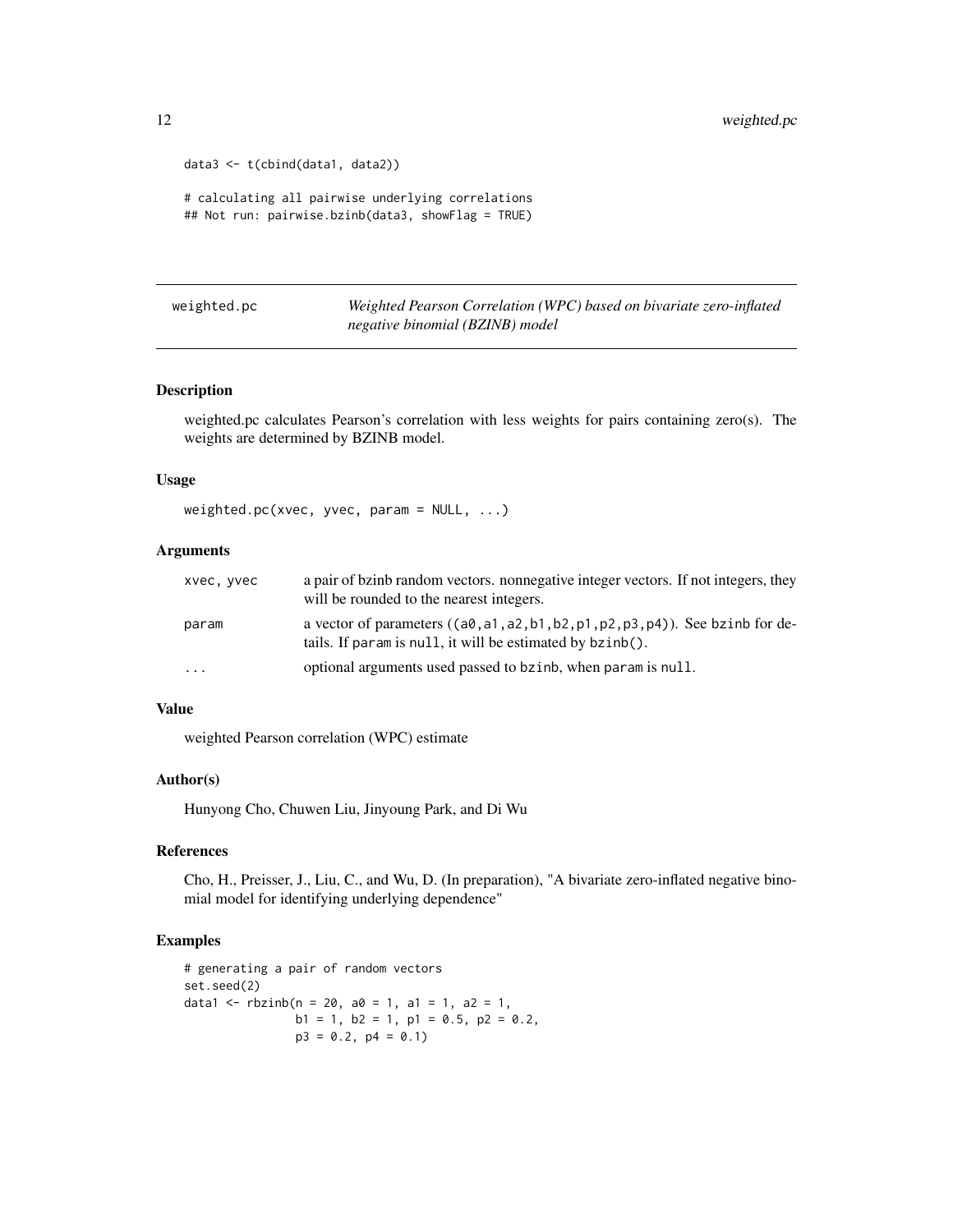```
weighted.pc(xvec = data1[,1], yvec = data1[,2],param = c(0.769, 0.041, 0.075, 3.225, 1.902, 0.5, 0.084, 1e-20, 0.416))
weighted.pc(xvec = data1[,1], yvec = data1[,2])
```